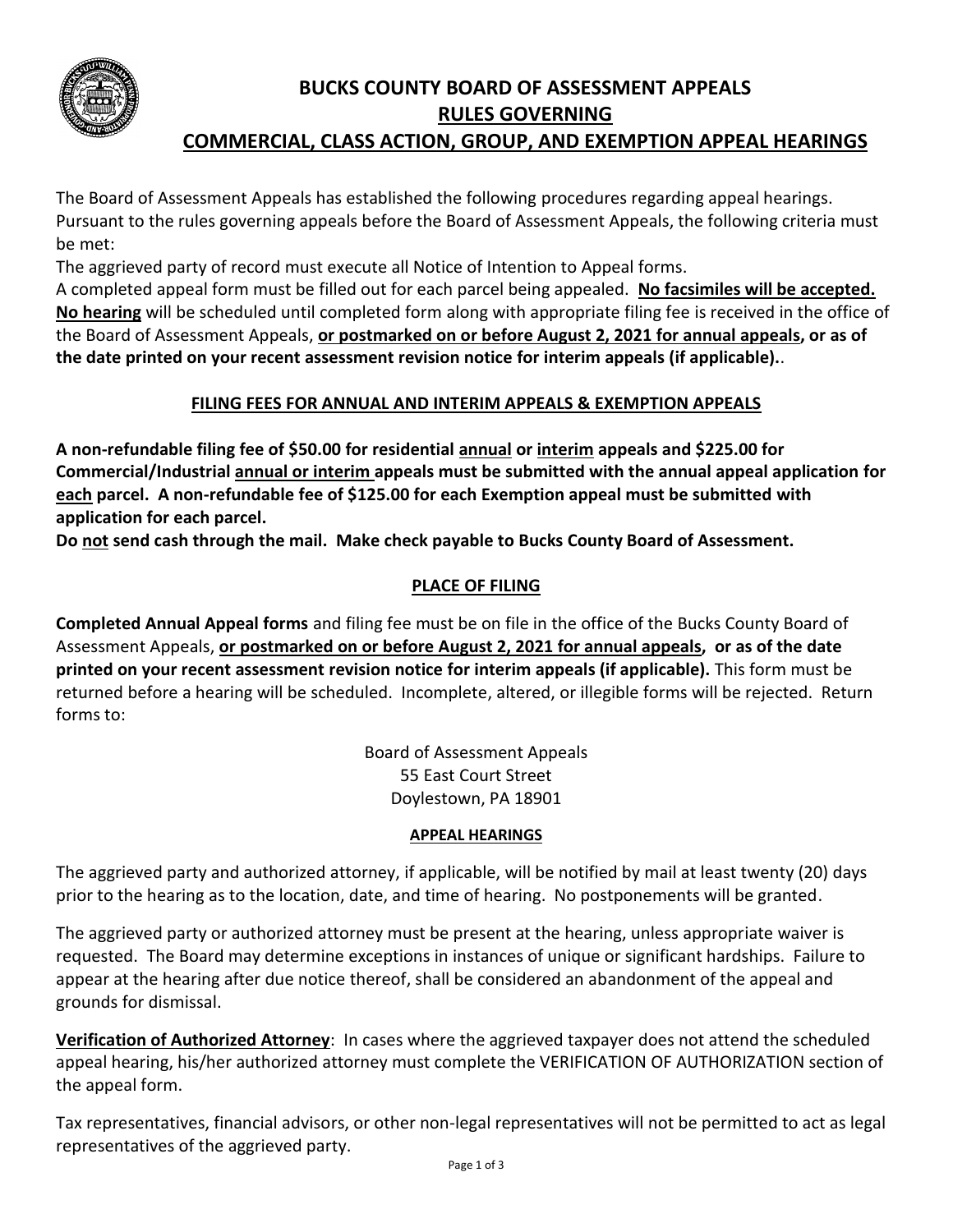**Evidence**: The Board will not be bound by the strict rules of evidence normally applied in the Courts. The Board may, in its discretion, hear any and all evidence, which it considers probative and helpful in deciding the appeal. A record owner of property under appeal may offer his or her opinion of its value either orally or in writing. The Board will not receive testimony from anyone other than an owner unless a complete and written appraisal report upon which such testimony shall be based has been filed with the Board in accordance with rules governing appeals. Except where the Board shall direct otherwise, any party filing a written appraisal report with the Board of Assessment Appeals, shall file a signed original and two (2) copies. Please submit any appraisals, income and expense statements, rent rolls (where applicable) and other supporting information at least ten (10) days prior to a scheduled hearing date. In the case of incomeproducing properties, income and expense statements for the past three (3) years and current rent rolls should also be provided. In addition, if you purchased the property within the last 18 months submit a copy of your settlement sheet along with the completed appeal form as further evidence of market value. **SETTLEMENT SHEETS CANNOT BE THE ONLY SOURCE OF EVIDENCE**.

**Procedure at Hearings**: The Board will sit to hear relevant and probative evidence as may be produced by the appellant and other interested parties. During the appeal hearing, the property owner or his/her authorized attorney shall state the basis of the appellant's appeal and shall make a full and complete disclosure of appellant's information bearing on the property's fair market value. The Board may examine all witnesses appearing on appellant's behalf and may require the appellant to provide additional information or data within a specified time after the hearing in order to establish the fair market value.

## **EXPERT WITNESSES**

**Expert Witness Qualifications**: In all cases involving expert witnesses the written qualifications shall be submitted to the Board prior to testimony. The expert witness will only be permitted to testify and express opinions in those fields of his/her qualified expertise.

## **APPRAISAL/CONSULTING REPORTS**

**Financial Interest**: In all assessment appeals in which the appellant intends to introduce the testimony of qualified appraiser to establish the fair market value of the property, the appellant shall provide with the completed appeal form a written appraisal by the expert which shall contain a signed statement setting forth whether or not the expert has any financial interest in the property subject to the appeal and whether or not the terms of compensation for his/her testimony is contingent upon the outcome of the appeal.

**Appraisal Reports**: Appraisal reports prepared for the appellant to establish market value shall be in compliance with the Uniform Standards of Professional Practice (USPAP) adopted by the The Appraisal Standard Board of the Appraisal Foundation.

**Qualifications of Appraiser**: The qualified appraiser signing the appraisal report shall provide evidence of his/her compliance with the licensing requirements of the Pennsylvania Real Estate Commission and the Pennsylvania Real Estate Appraiser Certification Act.

**Property Subject to Lease**: In the event that any appeal shall involve a property, which is subject to a lease(s), the appraisal report shall contain a verified copy of the lease(s) containing all terms and conditions. In the case of apartment house, office buildings, and shopping centers, a verified copy of a typical lease, together with the latest rent schedule, a copy of the rent roll, showing the tenant's name, unit identification, square footage lease, or bedroom and bath count, monthly or annual rent, and any additional payments made. The appraisal report shall, also, contain the income and expense statements, complete with all notices and schedules for the past three (3) years.